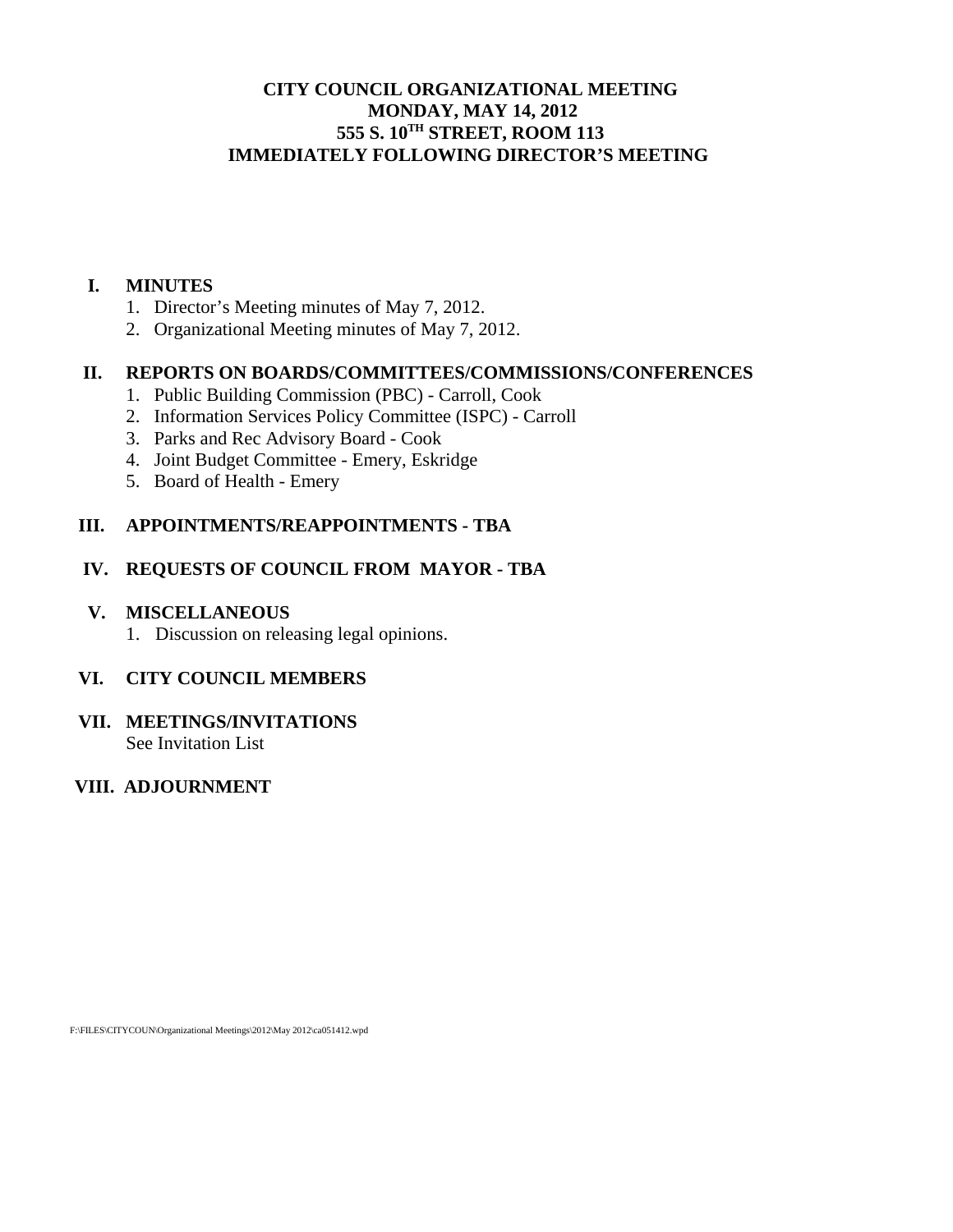### **MINUTES CITY COUNCIL ORGANIZATIONAL MEETING MONDAY, MAY 14, 2012**

**Present:** Gene Carroll, Chair; Adam Hornung, Vice Chair; Doug Emery; Carl Eskridge; Jon Camp; Jonathan Cook; and DiAnna Schimek

#### **Others:** Trish Owen, Deputy Chief of Staff; Rod Confer, City Attorney

Chair Carroll opened the meeting at 12:08 p.m. and announced the location of the Open Meetings Act.

### **I. MINUTES**

- 1. Director's Meeting minutes of May 7, 2012.
- 2. Organizational Meeting minutes of May 7, 2012.

### **II. REPORTS ON BOARDS/COMMITTEES/COMMISSIONS/CONFERENCES**

### **1. Public Building Commission (PBC) - Carroll, Cook**

Cook stated the Commission agreed to a bid recommendation to hook up the new generator located at the 33rd Building. Purchased the generator at a very good price.

### **2. Information Services Policy Committee (ISPC) - Carroll**

Carroll stated VOIP should be presented to Council in June. Counting all phones, then deciding on reductions. The City has 1600 users on the 2010 exchange system, the County 860. The 2010 exchange system continually updates for emails. Will store more emails, look up differently, search through emails by words, in the mailbox or deleted.

Carroll stated moving to the State main frame is probably September, and now doing tests, making sure it works. The Parks Department will be going on line hopefully by June 1<sup>st</sup>.

Camp asked for employees with cells, like Public Works people without desk phones, how does VOIP work? Carroll replied doesn't have anything to do with cell phones. Would be desk phones. But a substantial decrease in phone lines the City now uses. Camp asked if Council will be able to work through our I-Pads? Carroll doesn't think it would work for tablet, but would have to have a laptop.

Cook asked if reducing the number of phone lines? Now need a dedicated phone line for each phone, and the phone company has the phone number. On VOIP will we have virtual City phone numbers, and sufficient phone lines to handle local calls anytime? Carroll replied all numbers will be the same but run through VOIP. Will have dedicated lines to go out. The spreadsheet will show the reduction in lines we're now paying for, the cost, and the savings.

Camp asked if everyone will have the same number, and calls go through a number and then to the switchboard, or? Carroll replied will go through the computer system working the same as a regular phone but go to a person's client box, near their desktop where they have the phone, to answer. Camp asked if they need an identification to a specific number to get to the desktops? Carroll said it would be the same number as previously, the numbers won't change.

#### **3. Parks and Rec Advisory Board - Cook**

Cook stated they approved a statement for the Woods Park Tennis Center renovation. The idea is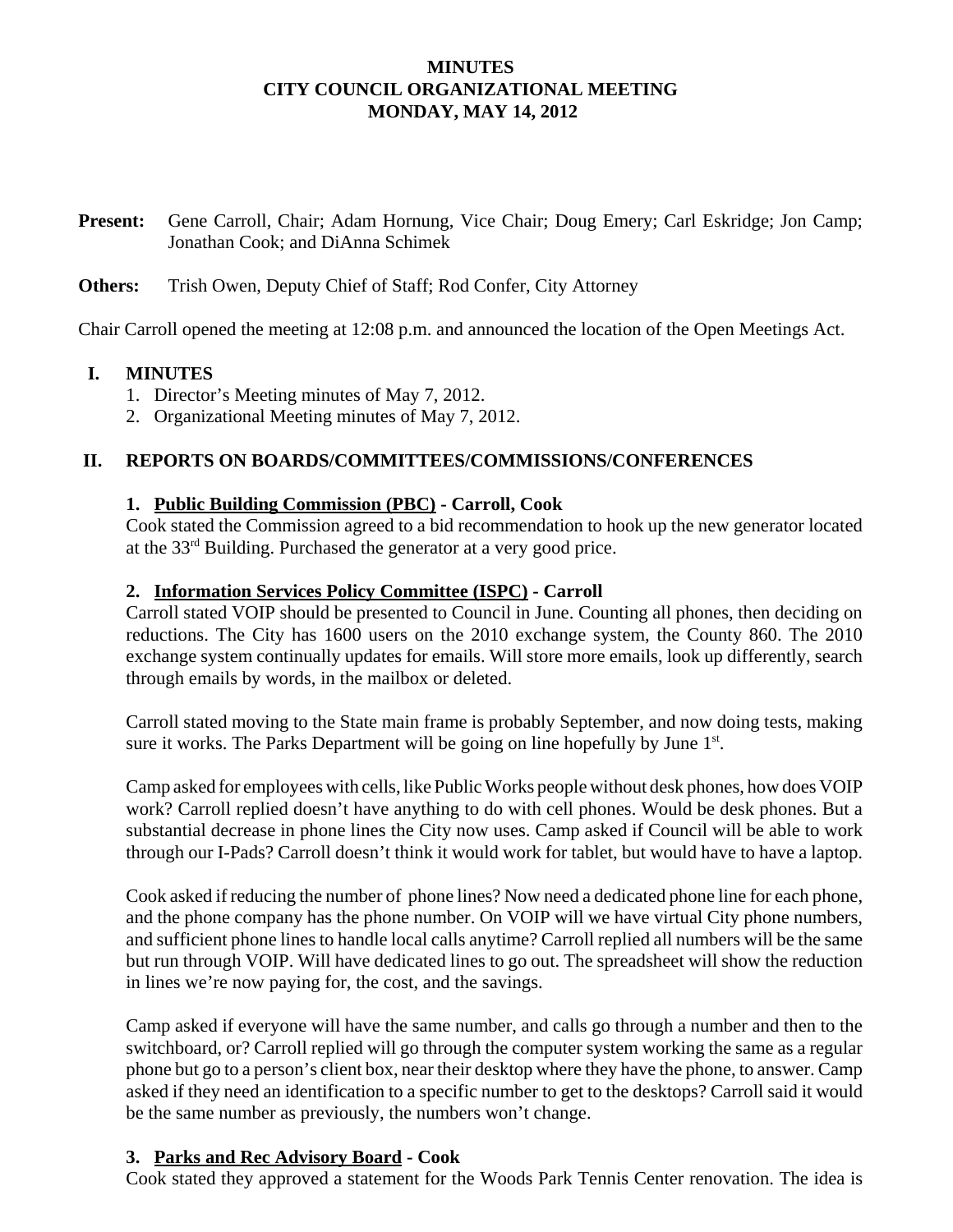fundraising and design work to replace the bubbles with structures, built to fit into the surrounding neighborhood. There are 6 indoor courts but would like 10. At times the courts are completely full.

Cook said they voted on two surplus resolutions, located at  $21<sup>st</sup>$  and M. Basically the corner including the Windstream building, and the car dealership owned by the NRD, used by the City Mission. This and our middle Parks properties will be part of a RFP for a redevelopment project. Did vote on surplusing even with concerns on moving the vehicles to the municipal service center.

Cook stated there was a denial vote for surplusing the muni pool house building, being used by Parks. Kind of an historic building, and some people feel it is important to preserve and in surplusing would be saying we don't value appropriately. Council may have to decide. A plan may come along utilizing the pool house. Camp thought is sounded as if someone wants all the property, to go forward with the RFP? Cook replied we don't know of anyone yet. Will see what plan we get. Think they may say the LT&T warehouse is possibly a historic building. Will put in the RFP, to consider. Someone could save the building, reusing. Once we have a redevelopment plan would sell. The money would be used to buy parkland in Stevens Creek. Carroll added it would be a Letter of Interest and not a RFP. Cook agreed, would be RFRP. Camp asked if the idea was to get a 5 acre parcel, and why would the private market want the LT&T building? Cook stated Windstream wants to get rid of it and willing to work with us to have a larger parcel.

Cook stated the next item was renaming the Bird Garden at the Chet Ager building as the Irene and George Alexander Bird Garden.

Received the best margin ever recorded for golf. The nice weather certainly has been great.

Approved some tree planting guidelines for planting in park areas by private parties.

At the Centennial Mall phase one construction bids are within budget.

At Union Plaza the Community Health Endowment has moved into the second floor of the Jayne Snyder Trails Center

Camp asked what kind of progress on selling the commercial space? Schimek doesn't think they've sold it yet. Camp stated if it isn't sold then would go into the CIP.

Camp stated he has had inquiries about  $56<sup>th</sup>$  and A area on the parks condition. Was suggested to go for quality over quantity. If we have trails going to maintain parks might work better than continuing to tie up the ratio of parks. Cook replied at a previous meeting spent time discussing Taylor Park, and park maintenance. Staff is working with them, hoping a good agreement is reached. An issue all over town. The Prairie in the Parks Program, some think great, some think it looks unkept.

Emery asked if before next year's marathon someone could look at how they block the streets? Received a complaint from people living behind Bishop Heights who were not able to get to church on Sunday. Blocked in on 27<sup>th</sup> and 33<sup>rd</sup>, and they would not stop the runners. Understand, but assume there is a way in or out of every area. Cook replied some churches had services Saturday night.

#### **4. Joint Budget Committee - Emery, Eskridge**

Emery stated they have a preliminary idea on granting JBC money. Not at the budget stage yet. Historically the City puts in around \$500,000, the County put in \$1.5 million. If they take a 3% cut would put them down to about \$750,000, as they cut back last year.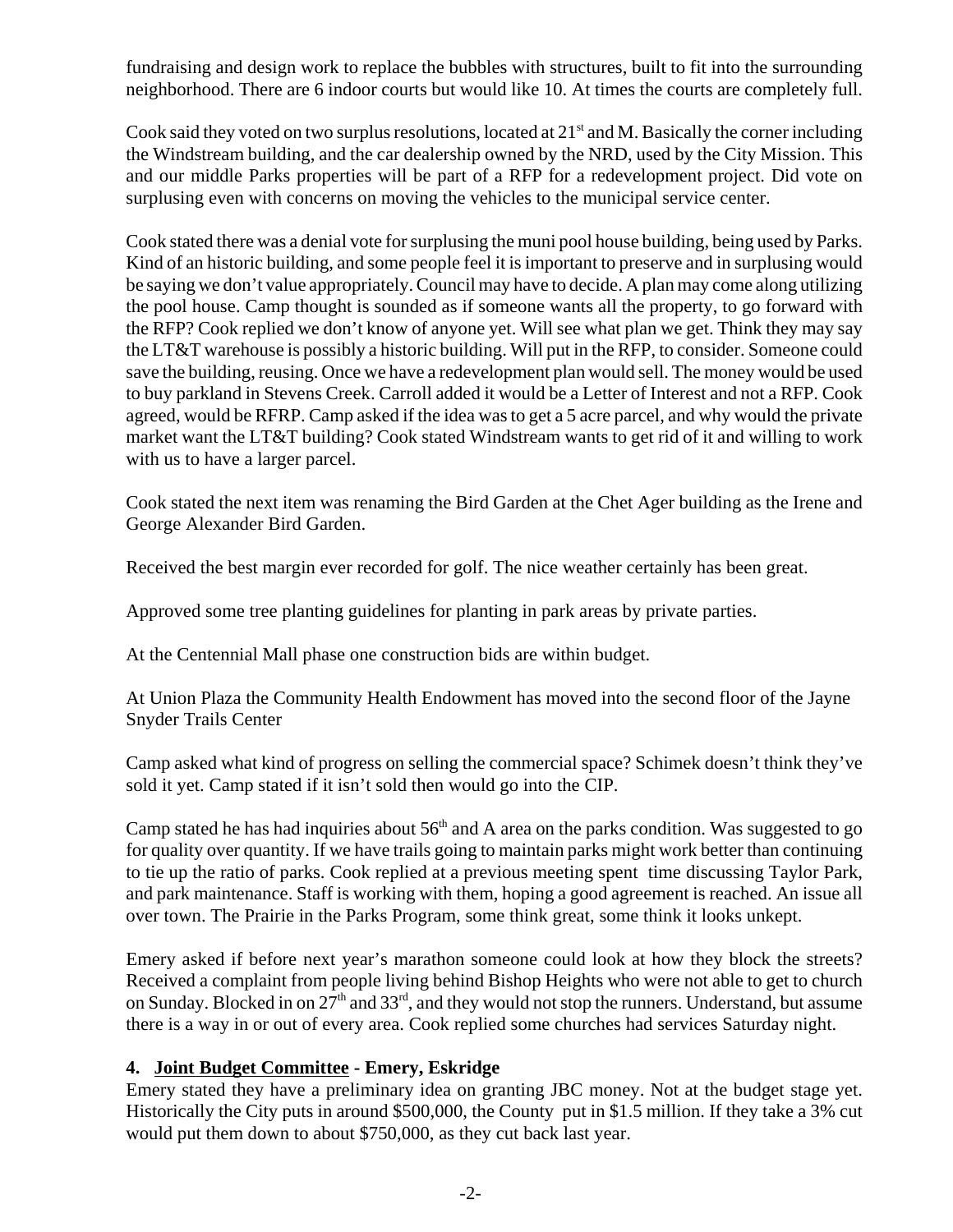Hornung stated that doesn't sound like 3%. Emery replied the 3% is the County saying about \$750,000 now, as they reduced a year ago. Not from \$1.5 million, but out of the whole amount. The preliminary total was approximately \$1.2 million, with requests \$400,000 above where we have money. We did some cutting and waiting to see what the County contributes.

#### **5. Board of Health - Emery**

Emery stated they discussed the ten items community health should accomplish going over identification and notification. How do we quickly identify, if we have epidemic type effects, then how do we get that message out to everyone.

### **III. APPOINTMENTS/REAPPOINTMENTS -** None

### **IV. REQUESTS OF COUNCIL FROM MAYOR -** None

### **V. MISCELLANEOUS**

### **1. Discussion on releasing legal opinions.**

Carroll stated he requested discussion on releasing legal opinions from Mr. Confer to the public. Confer stated the position Council has taken is attorney client privileges applies to all their office renders. Interrupted if an opinion is rendered for the Executive Department the Mayor can waive the attorney client privilege. If rendered for the City Council it takes a majority vote of Council to waive the attorney client privilege. He cannot waive the attorney client privilege himself as the Council is the client. Confer added he spoke to the Mayor about waiving the attorney client privilege on some earlier opinions written for executive department, specifically Human Rights Department, and he's agreed if the Council wishes to waive on behalf of the City as well. Camp asked if it goes from City, to Attorney, City Attorney so we know they're safe and not disclosed? Confer replied they're on line, have 1,260 opinions. Not back to the beginning. Camp asked if we're talking about 4 or 5 releases? Confer answered the ones discussed are 3 earlier City Attorney's opinions, 1 issued last Friday.

Schimek asked if all opinions go on line after a certain time? Or these got approved to be released to the public? Confer replied when saying on line, shouldn't have said on line, but in our computer data.

Cook thought to make a motion. Hornung didn't think a good idea to do. If understanding correctly the Journal asked for the opinions 2 weeks ago, or the original opinion from '81? Confer replied about then, plus Mr. Mach asked. Hornung asked if the public information requests are for the exact opinions we'll vote to release? Confer replied have a public Records Act request for an opinion issued by William Austin in '81. Replied those were protected by the attorney library. Hornung asked, when did you send the memo draft? Confer said 3 to 4 weeks ago. Hornung said he was told to keep confidential. The attorney client privilege, and we had the public debate on this subject a week ago. These opinions were not public at that time? Confer relied correct. Hornung stated the day we vote on this item we're going to let the public have access to these opinions? Think this is probably the worst day we could do it on. Should have done 2 or 3 weeks ago when people asked, or maybe tomorrow. We're releasing the opinion, justifying our actions, on the day we take action, with people asking for these opinions for 4 weeks. Incredibly poor timing, along with the opinion saying we have the authority to do in contraction of prior City Attorney opinions and being available to the public on the day we vote. The public should have known this information exists when they asked. Particularly they should have before the day we vote, as they have no chance to address their view, and opinions. Better to have public than not, although seems it comes across poorly we have an opinion coming out the day we vote. We are saying we have the authority to do, when the 30 year old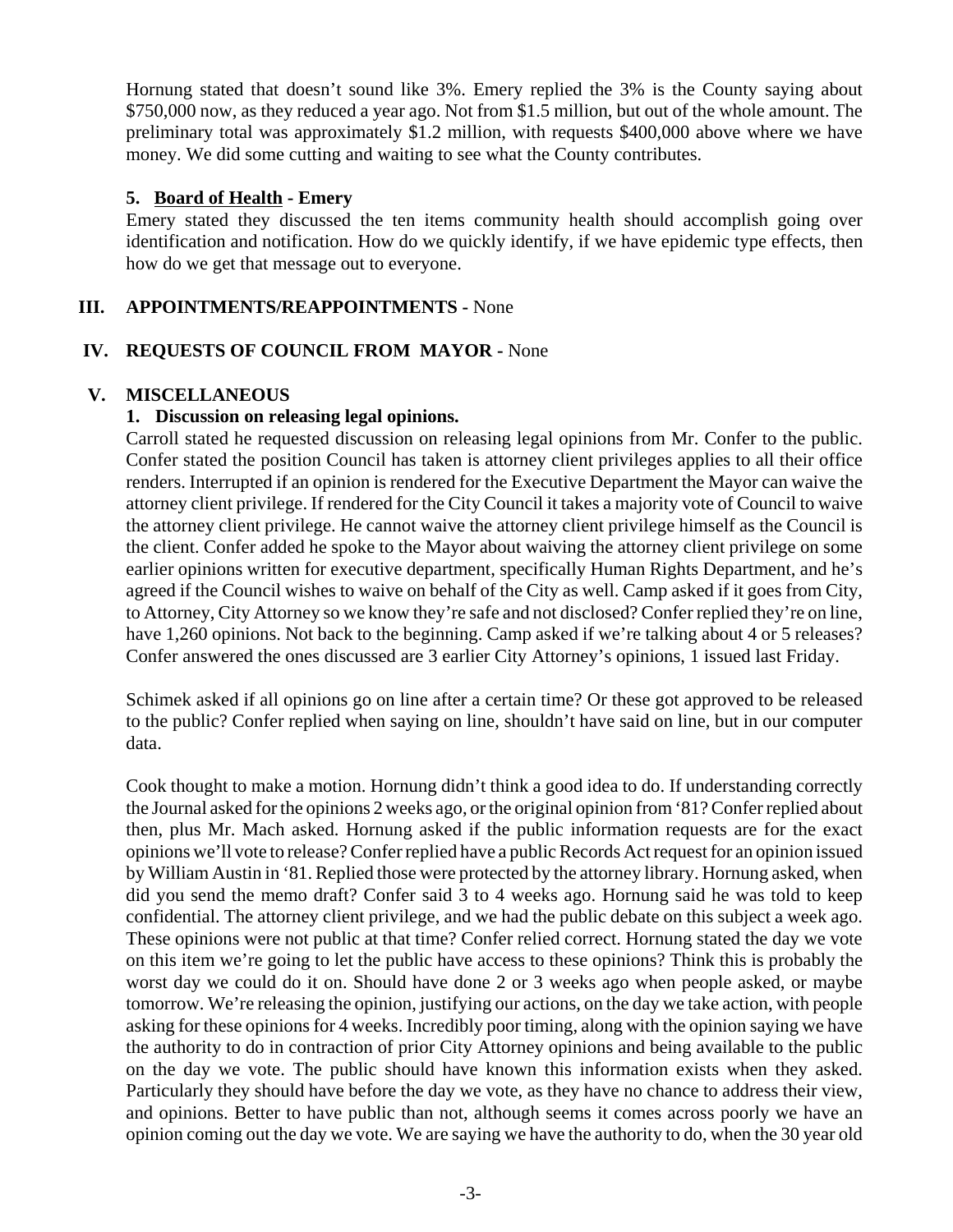opinion hasn't been made available until today. Anybody justifiably will say why all of a sudden we find it permissible to release this opinion which happens to be on the same day we're issuing a contrary opinion? Carroll stated he thinks Mr. Austin put it out, opened the door by sending a letter to the paper.

Hornung agreed, saying it should have been public. Carroll stated Confer's opinion didn't come until Friday. Did have an opportunity to read and think it needs to be issued to the public. Mr. Austin decided he would go ahead and tell everybody. As long as he's did that, let's release.

Hornung stated people asked 4 weeks ago. Four weeks ago was going to send to someone and was told it was attorney client privilege, which is incredible as opinions from 30 years ago generally aren't justification for litigation. Carroll thought important that our City Attorney responded first. Confer said litigation isn't but protected by the attorney client privilege, it's legal advice. Initially thought right not to release. But in view of the fact Mr. Austin has written, and talked about it, and the Attorney General issued an opinion did seem there may be public uncertainty about the legality of the action Council is taking, expressed during the hearing last week. Hornung reiterated, it's just really bad timing. Thinking that people asked for this information would be we're taking the position it's not publically released. Now, on the day we vote for it, we're not only disclosing an opinion which has existed for 30 years, but disclosing a contrary opinion. Happening on the same day.

Eskridge disagreed, the City Attorney's office weighed the information, analyzed and provided their opinion on taking into account not only the previous attorney's opinions but the state law which changed city charter. All these factors come together. To release piece meal would have been incomplete information. Hornung stated the information has been in existence for 30 years. Eskridge added, with 30 year old law. Hornung said even if it were, why are we disclosing now? Now that we have an opinion to prove the case we're making is the right action? Why the need to tell, we've made reference to it, why do we need to give the opinion to everybody else? If we do, why didn't we do prior? Carroll thinks Mr. Austin did on his own so it is out to the public. When Mr. Confer refers to Mr. Austin's opinion think it's fair to say, here's Mr. Austin's opinion which we're referring to. If you're going to look at it, look at everything, and think that's what we should do.

Hornung asked why are we disclosing then? Carroll thought what we're basing our decision on should be public. Cook added Confer didn't complete his opinion until Friday, and he sent to us. Hornung asked Confer when he sent the near final draft? Confer replied he didn't send Hornung an opinion draft. Hornung asked if it was based on the memo Confer sent? Confer replied no. Cook stated this is a complete analysis of all different issues which have come up over the past few weeks, and are addressed. The 1980's opinion is in many ways obsolete and has to be addressed as we have a different Charter now. Releasing doesn't tell people what the current law is, tells what the law was 30 years ago. Perhaps this tells what we think the law is today, analyzing different items, including opinions which have recently come out. This is valuable, but not sure it would have been available in it's entirety earlier. Hornung wants everyone to remember 3 to 4 weeks ago, people asked for information City Attorney opinions, and we wouldn't release. Needed to be kept confidential, and 3 weeks later and now this is something we need to disclose.

Emery added the Attorney General was asked for an opinion by an Omaha Legislator, 4 to 5 weeks after it went into effect. We came out last Friday with an opinion. You don't think there was any curiosity on the timing? Hornung replied he's not talking about the Attorney General's opinions. Emery asked again if he saw the timing?

MOTION: Cook made the motion Council disclose City Attorney Rod Confer's recent opinion plus